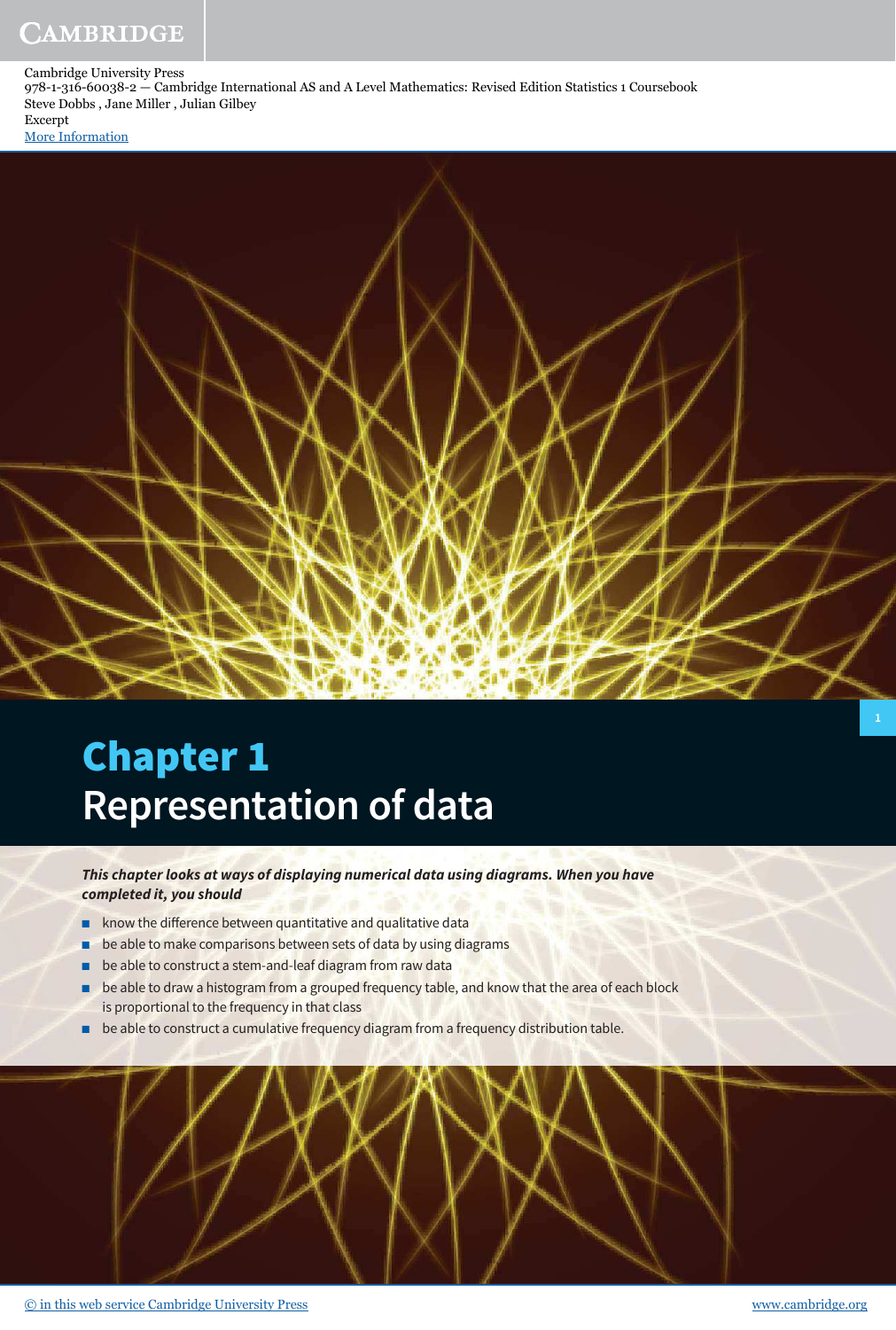**Cambridge International AS and A Level Mathematics: Statistics 1**

# **1.1 Introduction**

The collection, organisation and analysis of numerical information are all part of the subject called **statistics**. Pieces of numerical and other information are called **data**. A more helpful definition of 'data' is 'a series of facts from which conclusions may be drawn'.

In order to collect data you need to observe or to measure some property. This property is called a **variable**. The data which follow were taken from the internet, which has many sites containing data sources. Electronic (Excel and CSV) versions of this data set are available on the Cambridge University Press website at http://www .cambridge.org/9781316600382.

In this example a variety of measurements was taken on packets of breakfast cereal in the United States. Each column of Table 1.1 represents a variable. So, for example, 'type', 'sodium' and 'shelf' are all variables. (The amounts for variables 3, 4, 5 and 6 are per serving.)

# **Datafile name** Cereals

**Description** Data which refer to various brands of breakfast cereal in a particular store.

A value of −1 for nutrients indicates a missing observation.

# **Number of cases** 77

# **Variable names**

**2**

- **1** name: name of cereal
- **2** type: cold (C) or hot (H)
- **3** fat: grams of fat
- **4** sodium: milligrams of sodium
- **5** carbo: grams of complex carbohydrates
- **6** sugar: grams of sugars
- **7** shelf: display shelf  $(1, 2 \text{ or } 3, \text{ counting from the floor})$
- **8** mass: mass in grams of one serving
- **9** rating: a measure of the nutritional value of the cereal

|  | Table 1.1 Datafile 'Cereals' |  |
|--|------------------------------|--|
|  |                              |  |

| name                      | type         | fat            | sodium | carbo          | sugar           | shelf          | mass | rating |
|---------------------------|--------------|----------------|--------|----------------|-----------------|----------------|------|--------|
| 100%_Bran                 | C            |                | 130    | 5              | $6\phantom{.}6$ | 3              | 30   | 68     |
| 100%_Natural_Bran         | C            | 5              | 15     | 8              | 8               | 3              | 30   | 34     |
| All-Bran                  | C            | 1              | 260    | $\overline{7}$ | 5               | $\mathfrak{Z}$ | 30   | 59     |
| All-Bran_with_Extra_Fiber | C            | $\theta$       | 140    | 8              | $\theta$        | $\mathfrak{Z}$ | 30   | 94     |
| Almond_Delight            | C            | $\overline{2}$ | 200    | 14             | 8               | 3              | 30   | 34     |
| Apple_Cinnamon_Cheerios   | $\mathsf{C}$ | $\overline{2}$ | 180    | 10.5           | 10              | 1              | 30   | 30     |
| Apple_Jacks               | C            | $\theta$       | 125    | 11             | 14              | $\overline{2}$ | 30   | 33     |
| Basic 4                   | $\mathsf{C}$ | $\overline{2}$ | 210    | 18             | 8               | 3              | 40   | 37     |
| Bran_Chex                 | C            |                | 200    | 15             | 6               | 1              | 30   | 49     |
| <b>Bran Flakes</b>        | C            | $\theta$       | 210    | 13             | 5               | 3              | 30   | 53     |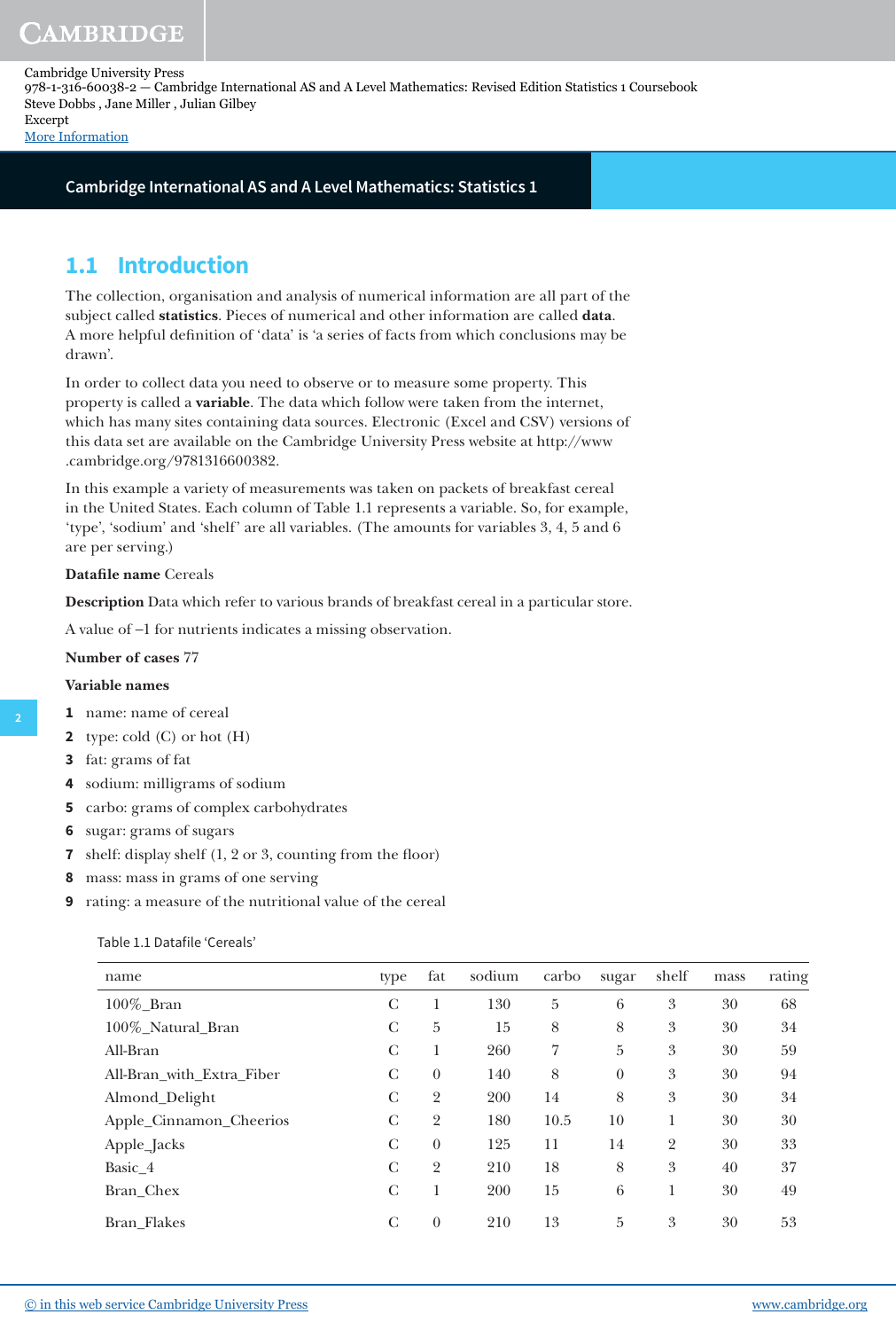# **Chapter 1: Representation of data**

| name                              | type          | fat                        | sodium           | carbo  | sugar                   | shelf                      | mass   | rating            |
|-----------------------------------|---------------|----------------------------|------------------|--------|-------------------------|----------------------------|--------|-------------------|
| Cap'n'Crunch                      | $\mathbf C$   | $\overline{2}$             | 220              | 12     | 12                      | $\sqrt{2}$                 | 30     | 18                |
| Cheerios                          | $\mathcal{C}$ | $\overline{2}$             | 290              | 17     | $\mathbf 1$             | $\mathbf 1$                | 30     | 51                |
| Cinnamon_Toast_Crunch             | $\mathcal{C}$ | $\overline{3}$             | 210              | 13     | $\overline{9}$          | $\sqrt{2}$                 | 30     | 20                |
| Clusters                          | $\mathcal{C}$ | $\overline{2}$             | 140              | 13     | $\overline{7}$          | $\boldsymbol{\mathcal{S}}$ | 30     | $40\,$            |
| Cocoa_Puffs                       | $\mathcal{C}$ | $\mathbf{1}$               | 180              | 12     | 13                      | $\sqrt{2}$                 | 30     | 23                |
| Corn_Chex                         | $\mathcal{C}$ | $\boldsymbol{0}$           | 280              | 22     | $\boldsymbol{3}$        | $\mathbf{1}$               | 30     | 41                |
| Corn_Flakes                       | $\mathsf{C}$  | $\boldsymbol{0}$           | 290              | 21     | $\overline{2}$          | $\mathbf{1}$               | 30     | $\sqrt{46}$       |
| Corn_Pops                         | $\mathcal{C}$ | $\boldsymbol{0}$           | 90               | 13     | 12                      | $\overline{2}$             | 30     | 36                |
| Count_Chocula                     | $\mathcal{C}$ | $\mathbf{1}$               | 180              | 12     | 13                      | $\sqrt{2}$                 | 30     | $22\,$            |
| Cracklin'_Oat_Bran                | $\mathbf C$   | $\boldsymbol{3}$           | 140              | 10     | 7                       | $\boldsymbol{\mathrm{3}}$  | 30     | $40\,$            |
| Cream_of_Wheat_(Quick)            | H             | $\boldsymbol{0}$           | 80               | 21     | $\boldsymbol{0}$        | $\sqrt{2}$                 | 30     | 65                |
| Crispix                           | $\mathcal{C}$ | $\boldsymbol{0}$           | 220              | 21     | $\boldsymbol{3}$        | $\boldsymbol{\mathrm{3}}$  | 30     | $47\,$            |
| Crispy_Wheat_&_Raisins            | $\mathcal{C}$ | $\mathbf{1}$               | 140              | 11     | $10\,$                  | $\boldsymbol{\mathrm{3}}$  | 30     | 36                |
| Double_Chex                       | $\mathcal{C}$ | $\boldsymbol{0}$           | 190              | 18     | $\bf 5$                 | $\boldsymbol{\mathrm{3}}$  | 30     | $\bf 44$          |
| Froot_Loops                       | $\mathsf{C}$  | 1                          | 125              | 11     | 13                      | $\sqrt{2}$                 | 30     | $32\,$            |
| Frosted_Flakes                    | $\mathcal{C}$ | $\boldsymbol{0}$           | 200              | 14     | 11                      | $\mathbf{1}$               | 30     | 31                |
| Frosted_Mini-Wheats               | $\mathcal{C}$ | $\boldsymbol{0}$           | $\boldsymbol{0}$ | 14     | 7                       | $\sqrt{2}$                 | 30     | $58\,$            |
| Fruit_&_Fibre_Dates,_Walnuts,_    | $\mathcal{C}$ | $\sqrt{2}$                 | 160              | 12     | 10                      | $\boldsymbol{\mathrm{3}}$  | 40     | 41                |
| and_Oats                          |               |                            |                  |        |                         |                            |        |                   |
| Fruitful_Bran                     | $\mathcal{C}$ | $\boldsymbol{0}$           | 240              | 14     | 12                      | $\boldsymbol{3}$           | 40     | 41                |
| Fruity_Pebbles                    | $\mathcal{C}$ | $\mathbf{1}$               | 135              | 13     | 12                      | $\sqrt{2}$                 | 30     | $\ensuremath{28}$ |
| Golden_Crisp                      | $\mathbf C$   | $\boldsymbol{0}$           | $45\,$           | 11     | 15                      | $\mathbf 1$                | 30     | $35\,$            |
| Golden_Grahams                    | $\mathsf{C}$  | $\mathbf{1}$               | 280              | 15     | $\boldsymbol{9}$        | $\sqrt{2}$                 | 30     | 24                |
| Grape_Nuts_Flakes                 | $\mathcal{C}$ | $\mathbf{1}$               | 140              | 15     | 5                       | $\boldsymbol{\mathrm{3}}$  | 30     | $52\,$            |
| Grape-Nuts                        | $\mathcal{C}$ | $\boldsymbol{0}$           | 170              | 17     | 3                       | $\boldsymbol{\mathrm{3}}$  | 30     | 53                |
| Great_Grains_Pecan                | $\mathcal{C}$ | $\boldsymbol{\mathcal{S}}$ | $75\,$           | 13     | $\overline{\mathbf{4}}$ | $\boldsymbol{\mathrm{3}}$  | 30     | $\sqrt{46}$       |
| Honey_Graham_Ohs                  | $\mathsf{C}$  | $\overline{2}$             | 220              | 12     | 11                      | $\overline{2}$             | 30     | 22                |
| Honey_Nut_Cheerios                | $\mathcal{C}$ | $\,1$                      | 250              | 11.5   | 10                      | $\mathbf{1}$               | 30     | 31                |
| Honey-comb                        | $\mathcal{C}$ | $\boldsymbol{0}$           | 180              | 14     | 11                      | $\mathbf 1$                | 30     | 29                |
| Just_Right_Crunchy_Nuggets        | $\mathcal{C}$ | 1                          | 170              | 17     | 6                       | $\boldsymbol{3}$           | 30     | $37\,$            |
| Just_Right_Fruit_&_Nut            | $\mathbf C$   | $\mathbf{1}$               | 170              | 20     | $\boldsymbol{9}$        | $\boldsymbol{\mathrm{3}}$  | 40     | 36                |
| Kix                               | $\mathcal{C}$ | 1                          | 260              | 21     | $\boldsymbol{3}$        | $\mathbf 2$                | 30     | 39                |
| Life                              | $\mathcal{C}$ | $\overline{2}$             | 150              | 12     | 6                       | $\overline{2}$             | 30     | 45                |
| Lucky_Charms                      | $\mathsf{C}$  | $\mathbf 1$                | 180              | 12     | 12                      | $\sqrt{2}$                 | 30     | $27\,$            |
| Maypo                             | H             | 1                          | $\boldsymbol{0}$ | 16     | $\boldsymbol{3}$        | $\mathbf 2$                | 30     | $55\,$            |
| Muesli_Raisins,_Dates,_&_Almonds  | $\mathcal{C}$ | $\boldsymbol{\mathcal{S}}$ | 95               | 16     | 11                      | $\boldsymbol{\mathrm{3}}$  | 30     | $37\,$            |
| Muesli_Raisins,_Peaches,_&_Pecans | $\mathcal{C}$ | $\boldsymbol{\mathrm{3}}$  | 150              | 16     | 11                      | $\boldsymbol{3}$           | 30     | 34                |
| Mueslix_Crispy_Blend              | $\mathcal{C}$ | $\sqrt{2}$                 | 150              | 17     | 13                      | $\boldsymbol{3}$           | 45     | $30\,$            |
| Multi-Grain_Cheerios              | $\mathsf{C}$  | $\mathbf 1$                | 220              | $15\,$ | $\,6\,$                 | $\mathbf{1}$               | 30     | $40\,$            |
| Nut_&_Honey_Crunch                | $\mathsf{C}$  | $\mathbf 1$                | 190              | $15\,$ | $\boldsymbol{9}$        | $\overline{2}$             | $30\,$ | $30\,$            |

(continued)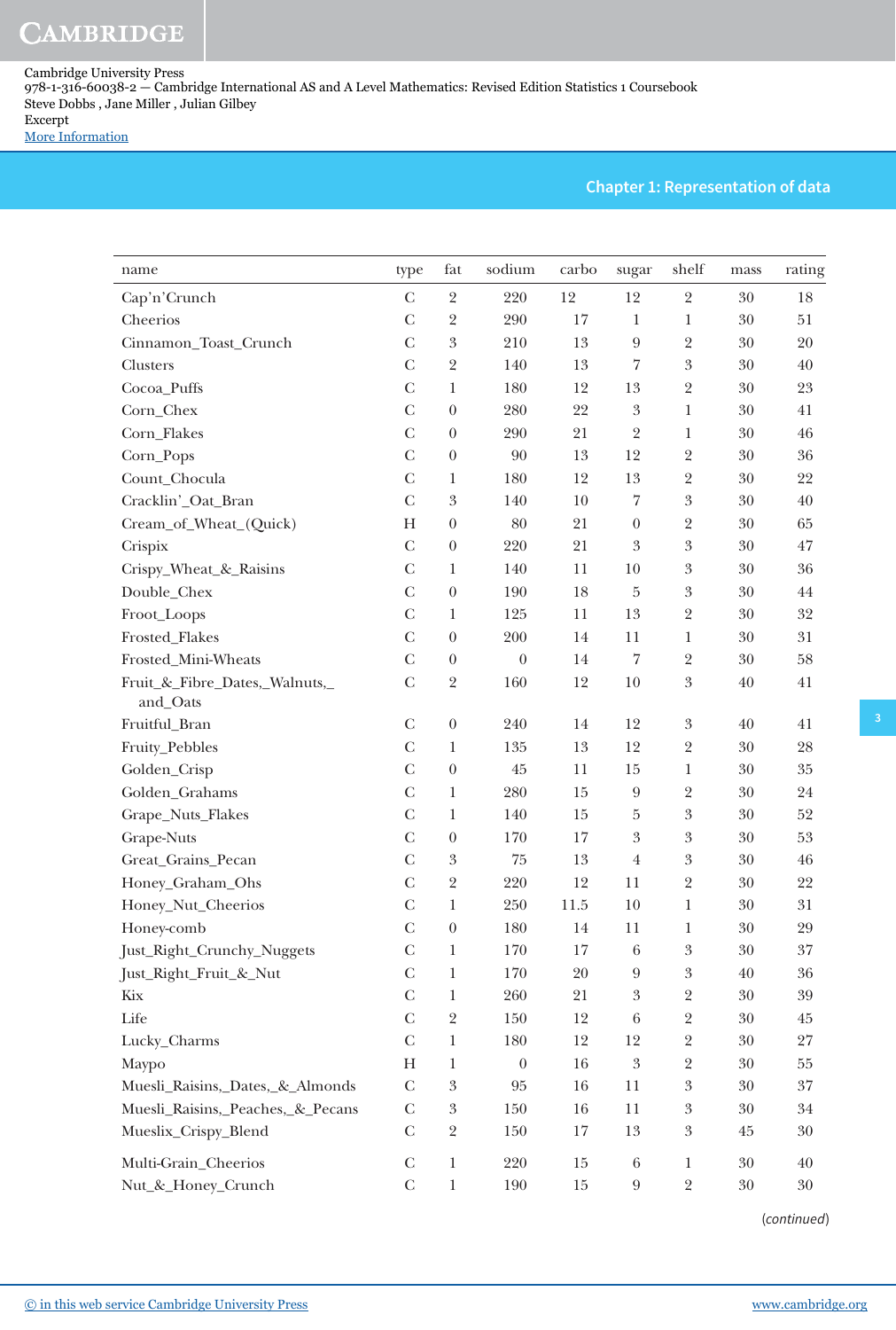# CAMBRIDGE

Cambridge University Press 978-1-316-60038-2 — Cambridge International AS and A Level Mathematics: Revised Edition Statistics 1 Coursebook Steve Dobbs , Jane Miller , Julian Gilbey Excerpt

[More Information](www.cambridge.org/9781316600382)

# **Cambridge International AS and A Level Mathematics: Statistics 1**

Table 1.1 (continued)

| name                      | type           | fat              | sodium           | carbo          | sugar            | shelf                      | mass | rating |
|---------------------------|----------------|------------------|------------------|----------------|------------------|----------------------------|------|--------|
| Nutri-Grain_Almond-Raisin | $\overline{C}$ | $\overline{2}$   | 220              | 21             | $\overline{7}$   | 3                          | 40   | 41     |
| Nutri-Grain_Wheat         | $\mathcal{C}$  | $\boldsymbol{0}$ | 170              | 18             | $\overline{2}$   | $\overline{3}$             | 30   | 60     |
| Oatmeal_Raisin_Crisp      | $\overline{C}$ | $\overline{2}$   | 170              | 13.5           | $10\,$           | $\boldsymbol{\mathrm{3}}$  | 40   | 30     |
| Post_Nat._Raisin_Bran     | $\mathbf C$    | 1                | 200              | 11             | 14               | $\mathfrak{Z}$             | 40   | 38     |
| Product_19                | $\overline{C}$ | $\overline{0}$   | 320              | 20             | 3                | $\boldsymbol{3}$           | 30   | 42     |
| Puffed_Rice               | $\mathcal{C}$  | $\boldsymbol{0}$ | $\boldsymbol{0}$ | 13             | $\boldsymbol{0}$ | $\boldsymbol{\mathrm{3}}$  | 15   | 61     |
| Puffed_Wheat              | $\overline{C}$ | $\boldsymbol{0}$ | $\boldsymbol{0}$ | 10             | $\boldsymbol{0}$ | $\boldsymbol{\mathrm{3}}$  | 15   | 63     |
| Quaker_Oat_Squares        | $\mathbf C$    | 1                | 135              | 14             | $\,6\,$          | $\boldsymbol{\mathrm{3}}$  | 30   | 50     |
| Quaker_Oatmeal            | H              | $\overline{2}$   | $\boldsymbol{0}$ | $-1$           | $-1$             | 1                          | 30   | 51     |
| Raisin_Bran               | $\mathcal{C}$  | $\mathbf{1}$     | 210              | 14             | 12               | $\overline{2}$             | 40   | 39     |
| Raisin_Nut_Bran           | $\mathcal{C}$  | $\overline{2}$   | 140              | 10.5           | $8\,$            | 3                          | 30   | 40     |
| Raisin_Squares            | $\mathcal{C}$  | $\boldsymbol{0}$ | $\theta$         | 15             | $\,6$            | 3                          | 30   | 55     |
| Rice_Chex                 | $\mathcal{C}$  | $\boldsymbol{0}$ | 240              | 23             | $\overline{2}$   | $\mathbf{1}$               | 30   | 42     |
| Rice_Krispies             | $\mathcal{C}$  | $\theta$         | 290              | 22             | $\mathfrak{Z}$   | $\mathbf{1}$               | 30   | 41     |
| Shredded_Wheat            | $\mathcal{C}$  | $\theta$         | $\boldsymbol{0}$ | 16             | $\boldsymbol{0}$ | $\mathbf{1}$               | 25   | 68     |
| Shredded_Wheat'n'Bran     | $\overline{C}$ | $\boldsymbol{0}$ | $\boldsymbol{0}$ | 19             | $\boldsymbol{0}$ | $\mathbf{1}$               | 30   | 74     |
| Shredded_Wheat_spoon_size | $\mathcal{C}$  | $\boldsymbol{0}$ | $\theta$         | 20             | $\boldsymbol{0}$ | $\mathbf{1}$               | 30   | $73\,$ |
| <b>Smacks</b>             | $\mathbf C$    | 1                | 70               | $\overline{9}$ | 15               | $\overline{2}$             | 30   | 31     |
| Special_K                 | $\mathcal{C}$  | $\boldsymbol{0}$ | 230              | 16             | $\mathfrak{Z}$   | $\mathbf{1}$               | 30   | 53     |
| Strawberry_Fruit_Wheats   | $\mathcal{C}$  | $\boldsymbol{0}$ | 15               | 15             | $\bf 5$          | $\overline{2}$             | 30   | 59     |
| Total_Corn_Flakes         | $\mathcal{C}$  | 1                | 200              | 21             | 3                | $\overline{3}$             | 30   | 39     |
| Total_Raisin_Bran         | $\overline{C}$ | $\mathbf{1}$     | 190              | 15             | 14               | $\sqrt{3}$                 | 45   | 29     |
| Total_Whole_Grain         | $\mathcal{C}$  | $\mathbf{1}$     | 200              | 16             | $\sqrt{3}$       | $\overline{3}$             | 30   | 47     |
| <b>Triples</b>            | $\overline{C}$ | $\mathbf{1}$     | 250              | 21             | $\mathfrak{Z}$   | $\boldsymbol{\mathcal{S}}$ | 30   | 39     |
| <b>Trix</b>               | $\mathsf{C}$   | 1                | 140              | 13             | 12               | $\overline{2}$             | 30   | 28     |
| Wheat_Chex                | $\overline{C}$ | $\mathbf{1}$     | 230              | 17             | $\sqrt{3}$       | $\,1$                      | 30   | 50     |
| Wheaties                  | $\mathcal{C}$  | $\mathbf{1}$     | 200              | 17             | $\mathfrak{Z}$   | $\mathbf 1$                | 30   | 52     |
| Wheaties_Honey_Gold       | $\mathcal{C}$  | $\mathbf{1}$     | 200              | 16             | 8                | $\mathbf{1}$               | 30   | 36     |

*Computers are able to sort data very quickly and so make the process of producing stem and leaf diagrams for large data sets easier. Electronic (Excel and CSV) versions of the data sets shown in Tables* 1.1 *and* 1.2 *are available on the Cambridge University Press website at http://www.cambridge. org/*9781316600382*. Students may wish to use them to check the stem and leaf diagrams in these pages or to make their own with some of the data not used.*

The variable 'type' has two different letter codes, H and C.

The variable 'sodium' takes values such as 130, 15, 260 and 140.

The variable 'shelf' takes values 1, 2 or 3.

You can see that there are different types of variable. The variable 'type' is nonnumerical: such variables are usually called **qualitative**. The other two variables are called **quantitative**, because the values they take are numerical.

Quantitative data can be subdivided into two categories. For example, 'sodium', the mass of sodium in milligrams, which can take any value in a particular range, is called a **continuous** variable. 'Display shelf', on the other hand, is a **discrete** variable: it can only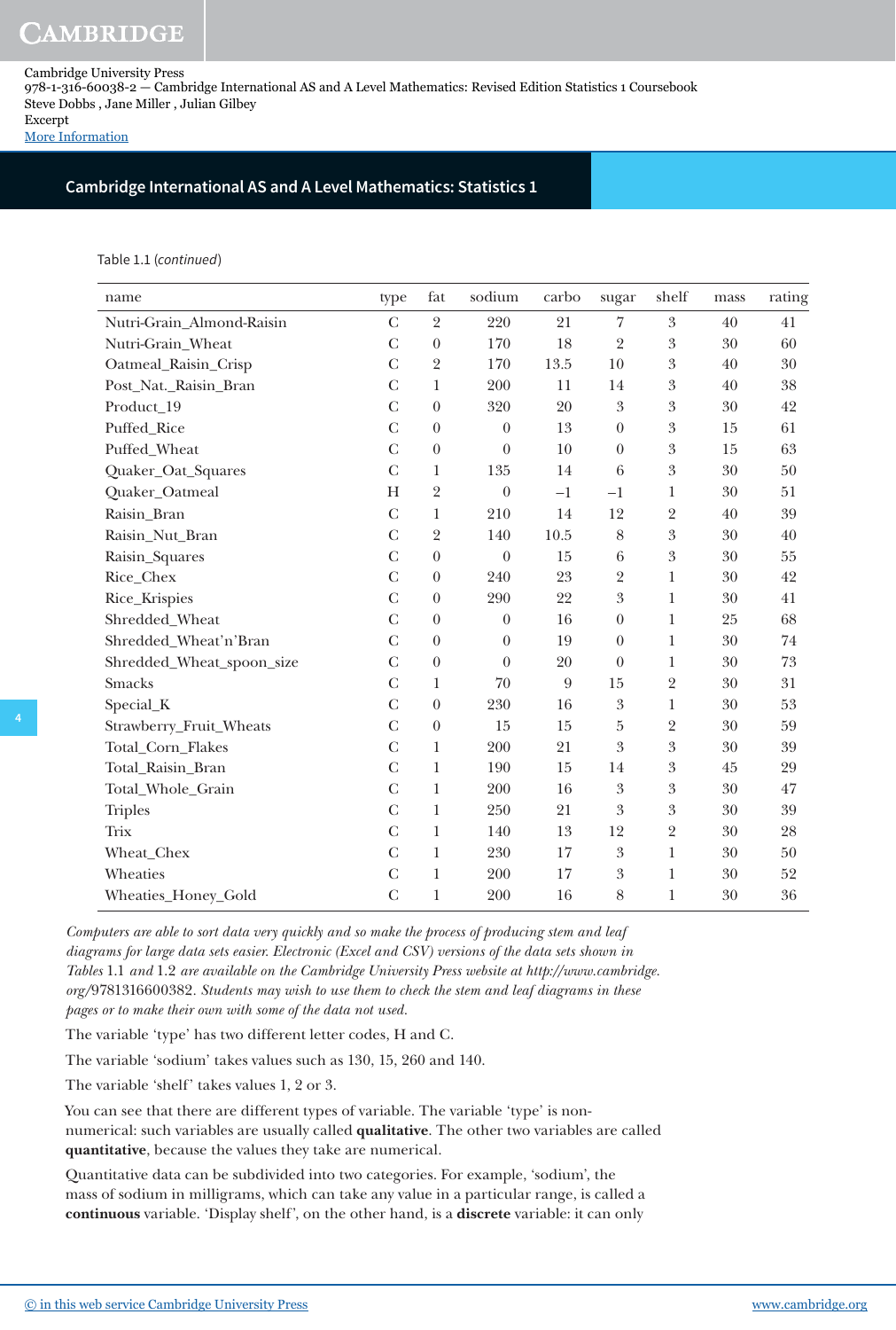**Chapter 1: Representation of data**

take the integer values 1, 2 or 3, and there are clear steps between its possible values. It would not be sensible, for example, to refer to display shelf number 2.43. In summary:

**A variable is qualitative if it is not possible for it to take a numerical value. A variable is quantitative if it can take a numerical value.**

**A quantitative variable which can take any value in a given range is continuous. A quantitative variable which has clear steps between its possible values is discrete.**

# **1.2 Stem-and-leaf diagrams**

The datafile on cereals has one column which gives a rating of the cereals on a scale of 0–100. The ratings are given below.

| 68 | 34 | 59 | 94 | 34 | 30 | 33 | 37 | 49 | 53 |
|----|----|----|----|----|----|----|----|----|----|
| 18 | 51 | 20 | 40 | 23 | 41 | 46 | 36 | 22 | 40 |
| 65 | 47 | 36 | 44 | 32 | 31 | 58 | 41 | 41 | 28 |
| 35 | 24 | 52 | 53 | 46 | 22 | 31 | 29 | 37 | 36 |
| 39 | 45 | 27 | 55 | 37 | 34 | 30 | 40 | 30 | 41 |
| 60 | 30 | 38 | 42 | 61 | 63 | 50 | 51 | 39 | 40 |
| 55 | 42 | 41 | 68 | 74 | 73 | 31 | 53 | 59 | 39 |
| 29 | 47 | 39 | 28 | 50 | 52 | 36 |    |    |    |

These values are what statisticians call **raw data**. Raw data are the values collected in a survey or experiment before they are categorised or arranged in any way. Usually raw data appear in the form of a list. It is very difficult to draw any conclusions from these raw data just by looking at the numbers. One way of arranging the values that gives some information about the patterns within the data is a **stem-and-leaf diagram**.

In this case the 'stems' are the tens digits and the 'leaves' are the units digits. You write the stems to the left of a vertical line and the leaves to the right of the line. So, for example, you would write the first value,  $68$ , as  $6|8$ . The leaves belonging to one stem are then written in the same row.

The stem-and-leaf diagram for the ratings data is shown in Fig. 1.2. The **key** shows what the stems and leaves mean.

| $\theta$                    |   |                   |                   |  |  |  |                       |  |  |  |  |  |    |     |  | (0)  |  |
|-----------------------------|---|-------------------|-------------------|--|--|--|-----------------------|--|--|--|--|--|----|-----|--|------|--|
|                             | 8 |                   |                   |  |  |  |                       |  |  |  |  |  |    |     |  | (1)  |  |
| $\mathcal{D}_{\mathcal{L}}$ |   |                   | 3 2 8 4 2 9 7 9 8 |  |  |  |                       |  |  |  |  |  |    |     |  | (10) |  |
| 3                           | 4 | $\overline{4}$    | $\theta$          |  |  |  | 376621517697400089    |  |  |  |  |  | -1 | 996 |  | (25) |  |
|                             | 9 |                   | $\overline{1}$    |  |  |  | 607411650120217       |  |  |  |  |  |    |     |  | (18) |  |
|                             | 9 | 3                 | $\overline{1}$    |  |  |  | 8 2 3 5 0 1 5 3 9 0 2 |  |  |  |  |  |    |     |  | (14) |  |
| 6                           | 8 | 5                 | 0 1 3 8           |  |  |  |                       |  |  |  |  |  |    |     |  | (6)  |  |
|                             | 4 | -3                |                   |  |  |  |                       |  |  |  |  |  |    |     |  | (2)  |  |
| 8                           |   |                   |                   |  |  |  |                       |  |  |  |  |  |    |     |  | (0)  |  |
| 9                           | 4 |                   |                   |  |  |  |                       |  |  |  |  |  |    |     |  | (1)  |  |
|                             |   | Key: 618 means 68 |                   |  |  |  |                       |  |  |  |  |  |    |     |  |      |  |

Fig. 1.2 Unordered stem-and-leaf diagram of cereal ratings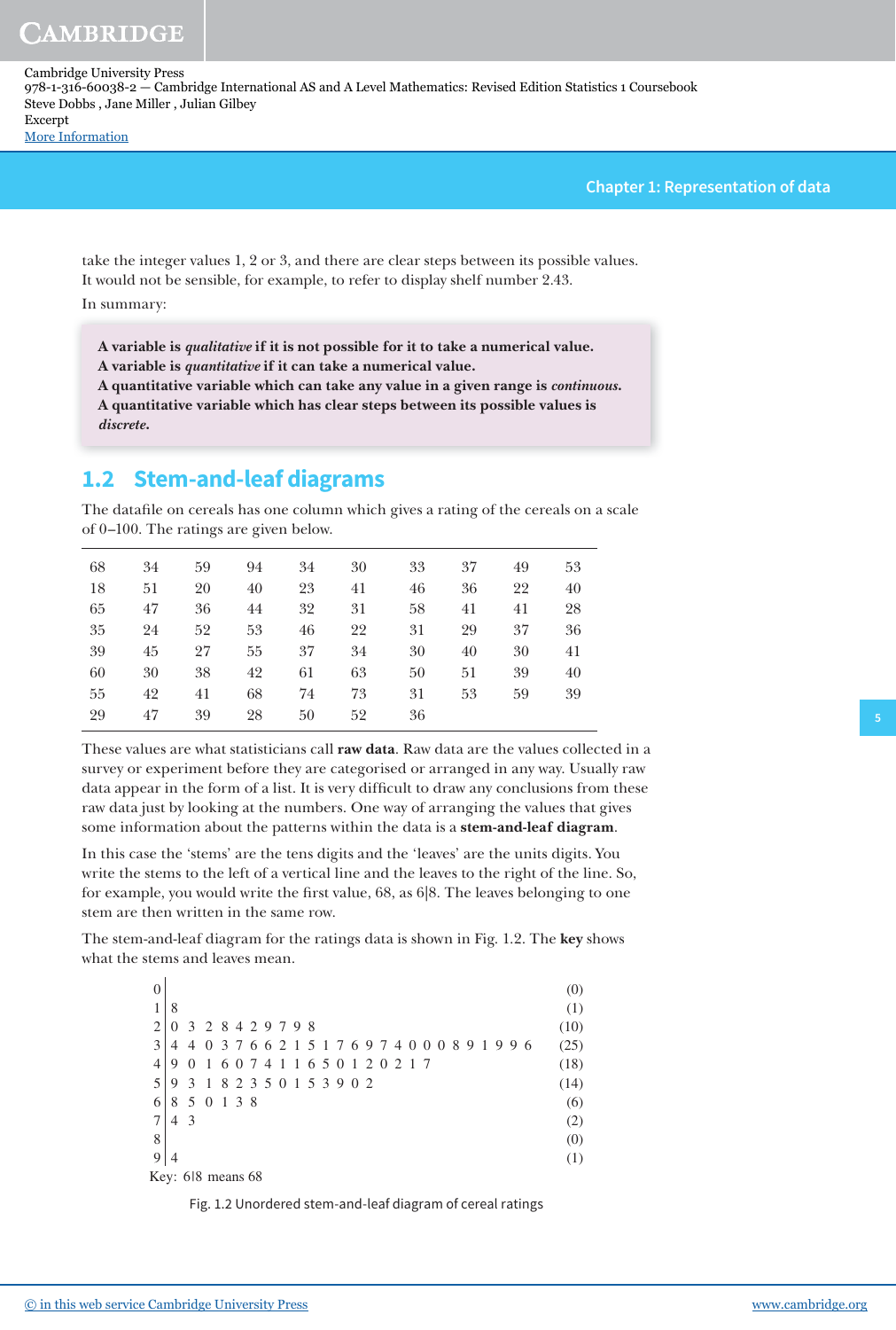[More Information](www.cambridge.org/9781316600382)

## **Cambridge International AS and A Level Mathematics: Statistics 1**

The numbers in the brackets tell you how many leaves belong to each stem. The digits in each stem form a horizontal 'block', similar to a bar on a bar chart, which gives a visual impression of the distribution. In fact, if you rotate a stem-and-leaf diagram anticlockwise through 90°, it looks like a bar chart. It is also common to rewrite the leaves in numerical order; the stem-and-leaf diagram formed in this way is called an **ordered stem-and-leaf diagram**. The ordered stem-and-leaf diagram for the cereal ratings is shown in Fig. 1.3.

| $\Omega$              |          |                     |  |           |   |   |    |                                                   |  |  |  |  |  |  |  |  | (0)  |
|-----------------------|----------|---------------------|--|-----------|---|---|----|---------------------------------------------------|--|--|--|--|--|--|--|--|------|
|                       | 8        |                     |  |           |   |   |    |                                                   |  |  |  |  |  |  |  |  | (1)  |
|                       |          | 0 2 2 3 4 7 8 8 9 9 |  |           |   |   |    |                                                   |  |  |  |  |  |  |  |  | (10) |
| 3                     |          |                     |  |           |   |   |    | 0 0 0 0 1 1 1 2 3 4 4 4 5 6 6 6 6 7 7 7 8 9 9 9 9 |  |  |  |  |  |  |  |  | (25) |
|                       |          | $0 \t0 \t0 \t0$     |  | $-1$      | 1 | 1 | -1 | 1 2 2 4 5 6 6 7 7 9                               |  |  |  |  |  |  |  |  | (18) |
|                       |          |                     |  |           |   |   |    | 0 0 1 1 2 2 3 3 3 5 5 8 9 9                       |  |  |  |  |  |  |  |  | (14) |
| 6                     | $\theta$ |                     |  | 1 3 5 8 8 |   |   |    |                                                   |  |  |  |  |  |  |  |  | (6)  |
|                       | 3 4      |                     |  |           |   |   |    |                                                   |  |  |  |  |  |  |  |  | (2)  |
| 8                     |          |                     |  |           |   |   |    |                                                   |  |  |  |  |  |  |  |  | (0)  |
| 9                     | 4        |                     |  |           |   |   |    |                                                   |  |  |  |  |  |  |  |  | (1)  |
| Key: $618$ means $68$ |          |                     |  |           |   |   |    |                                                   |  |  |  |  |  |  |  |  |      |

Fig. 1.3 Ordered stem-and-leaf diagram of cereal ratings

So far the stem-and-leaf diagrams discussed have consisted of data values that are integers between 0 and 100. With suitable adjustments, you can use stem-and-leaf diagrams for other data values.

For example, the data 6.2, 3.1, 4.8, 9.1, 8.3, 6.2, 1.4, 9.6, 0.3, 0.3, 8.4, 6.1, 8.2, 4.3 could be illustrated in the stem-and-leaf diagram in Fig. 1.4.

| 0              |                | 3     |    |                   | (2) |
|----------------|----------------|-------|----|-------------------|-----|
| 1              | $\overline{4}$ |       |    |                   | (1) |
| $\overline{c}$ |                |       |    |                   | (0) |
| $\overline{3}$ |                |       |    |                   | (1) |
| $\overline{4}$ | 8              | -3    |    |                   | (2) |
| 5              |                |       |    |                   | (0) |
| 6              |                | 2 2 1 |    |                   | (3) |
| 7              |                |       |    |                   | (0) |
| 8              | 3              | 4     | -2 |                   | (3) |
| 9              |                | 6     |    |                   | (2) |
| Key:           |                |       |    | $013$ means $0.3$ |     |

Fig. 1.4 Stem-and-leaf diagram

Table 1.5 is a datafile about brain sizes which will be used in several examples. Electronic (Excel and CSV) versions of this data set are available on the Cambridge University Press website at http://www.cambridge.org/9781316600382.

#### **Datafile name** Brain size

(Data from *Intelligence*, Vol. 15, Willerman et al., 'In vivo brain size ...', 1991)

**Description** A team of researchers used a sample of 40 students at a university. The subjects took four subtests from the 'Wechsler (1981) Adult Intelligence Scale – Revised' test. Magnetic resonance imaging (MRI) was then used to measure the brain sizes of the subjects. The subjects' genders, heights and body masses are also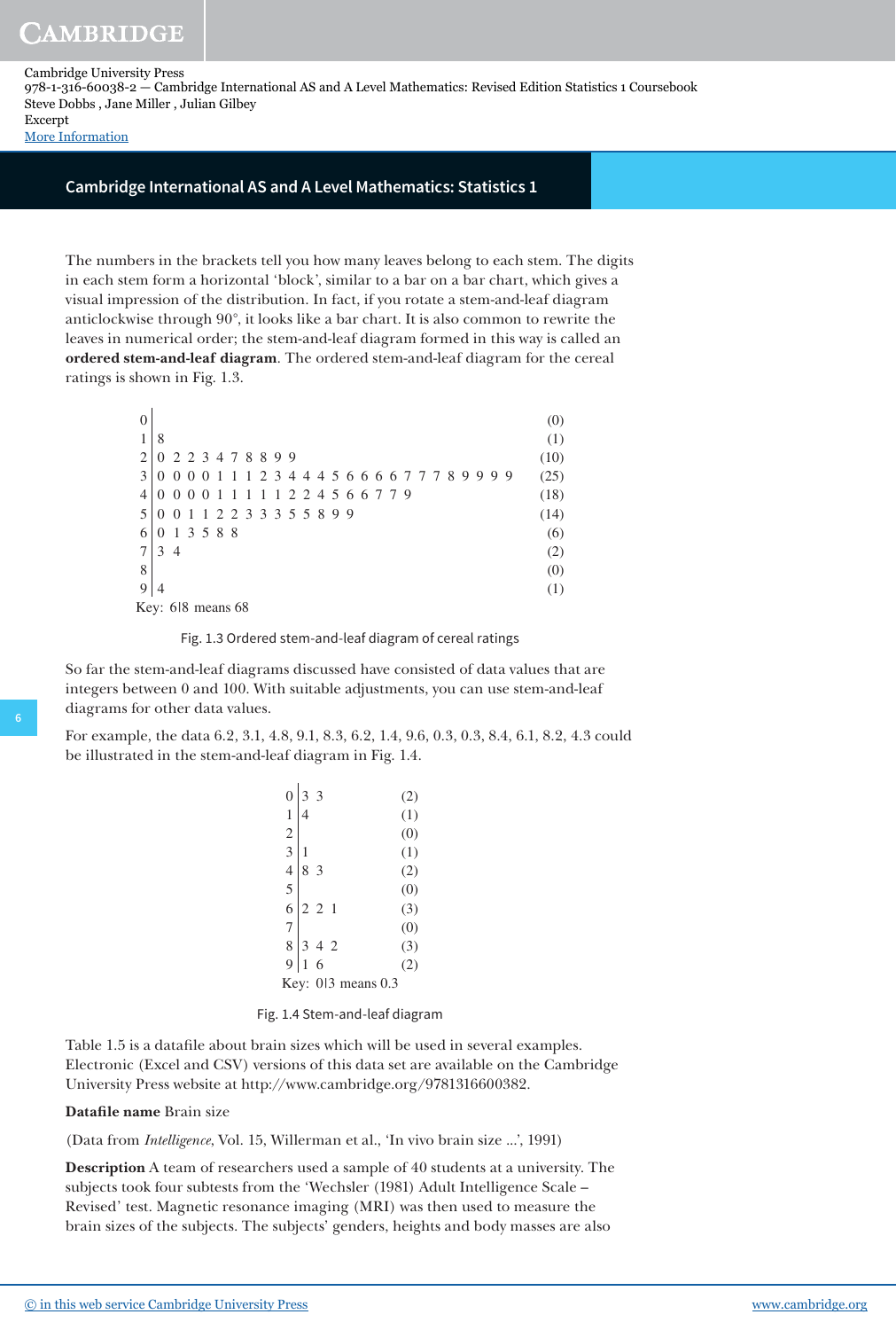## **Chapter 1: Representation of data**

included. The researchers withheld the masses of two subjects and the height of one subject for reasons of confidentiality.

# **Number of cases** 40

# **Variable names**

- **1** gender: male or female
- **2** FSIQ: full scale IQ scores based on the four Wechsler (1981) subtests
- **3** VIQ: verbal IQ scores based on the four Wechsler (1981) subtests
- **4** PIQ: performance IQ scores based on the four Wechsler (1981) subtests
- **5** mass: body mass in kg
- **6** height: height in cm
- **7** MRI\_Count: total pixel count from 18 MRI brain scans

Table 1.5 Datafile 'Brain size'

| gender | <b>FSIQ</b> | VIQ    | PIQ | mass   | height  | MRI_Count   |
|--------|-------------|--------|-----|--------|---------|-------------|
| Female | 133         | 132    | 124 | 54     | 164     | 816932      |
| Male   | 140         | 150    | 124 |        | 184     | 1001121     |
| Male   | 139         | 123    | 150 | 65     | 186     | 1038437     |
| Male   | 133         | 129    | 128 | 78     | 175     | 965353      |
| Female | 137         | 132    | 134 | 67     | 165     | 951545      |
| Female | 99          | 90     | 110 | 66     | 175     | 928799      |
| Female | 138         | 136    | 131 | 63     | 164     | 991305      |
| Female | 92          | 90     | 98  | 79     | 168     | 854258      |
| Male   | 89          | 93     | 84  | 61     | 168     | 904858      |
| Male   | 133         | 114    | 147 | 78     | 175     | 955466      |
| Female | 132         | 129    | 124 | 54     | 164     | 833868      |
| Male   | 141         | 150    | 128 | 69     | 178     | 1079549     |
| Male   | 135         | 129    | 124 | 70     | 175     | 924059      |
| Female | 140         | 120    | 147 | 70     | 179     | 856472      |
| Female | 96          | 100    | 90  | 66     | 168     | 878897      |
| Female | 83          | 71     | 96  | 61     | 173     | 865363      |
| Female | 132         | 132    | 120 | 58     | 174     | 852244      |
| Male   | 100         | 96     | 102 | 81     | 187     | 945088      |
| Female | 101         | 112    | 84  | 62     | 168     | 808020      |
| Male   | 80          | $77\,$ | 86  | 82     | 178     | 889083      |
| Male   | 83          | 83     | 86  |        |         | 892420      |
| Male   | 97          | 107    | 84  | 84     | 194     | 905940      |
| Female | 135         | 129    | 134 | $55\,$ | $157\,$ | 790619      |
| Male   | 139         | 145    | 128 | 60     | 173     | 955003      |
| Female | 91          | 86     | 102 | 52     | 160     | 831772      |
| Male   | 141         | 145    | 131 | 78     | 183     | 935494      |
| Female | 85          | 90     | 84  | 64     | 173     | 798612      |
|        |             |        |     |        |         | (continued) |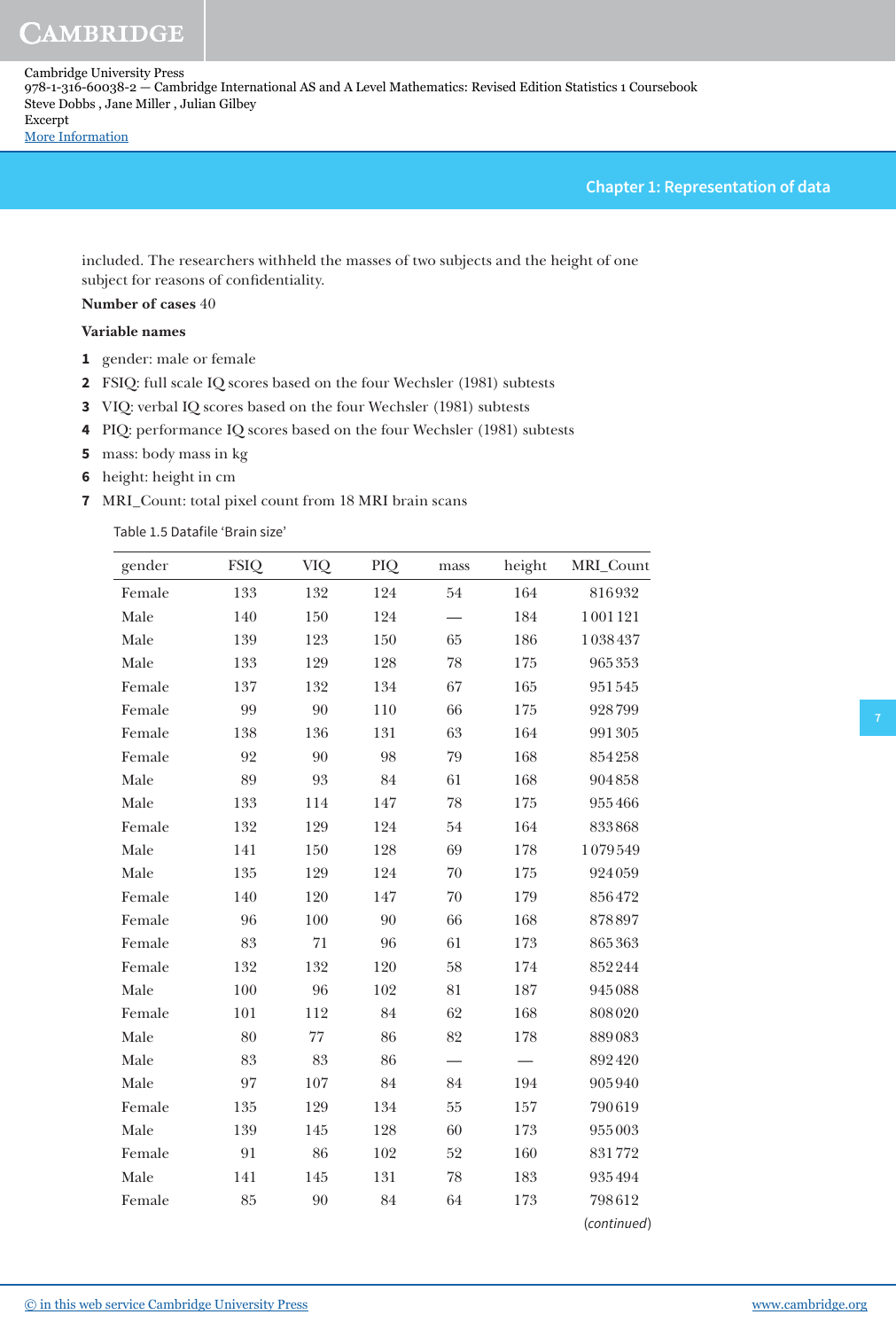[More Information](www.cambridge.org/9781316600382)

# **Cambridge International AS and A Level Mathematics: Statistics 1**

#### Table 1.5 (continued)

| gender | <b>FSIQ</b> | VIQ | PIQ | mass | height | MRI_Count |
|--------|-------------|-----|-----|------|--------|-----------|
| Male   | 103         | 96  | 110 | 85   | 196    | 1062462   |
| Female | 77          | 83  | 72  | 48   | 160    | 793549    |
| Female | 130         | 126 | 124 | 72   | 169    | 866662    |
| Female | 133         | 126 | 132 | 58   | 159    | 857782    |
| Male   | 144         | 145 | 137 | 87   | 170    | 949589    |
| Male   | 103         | 96  | 110 | 87   | 192    | 997925    |
| Male   | 90          | 96  | 86  | 82   | 175    | 879987    |
| Female | 83          | 90  | 81  | 65   | 169    | 834344    |
| Female | 133         | 129 | 128 | 69   | 169    | 948066    |
| Male   | 140         | 150 | 124 | 65   | 179    | 949395    |
| Female | 88          | 86  | 94  | 63   | 164    | 893983    |
| Male   | 81          | 90  | 74  | 67   | 188    | 930016    |
| Male   | 89          | 91  | 89  | 81   | 192    | 935863    |
|        |             |     |     |      |        |           |

The stems of a stem-and-leaf diagram may consist of more than one digit. So, for example, consider the following data, which are the heights of 39 people in cm (correct to the nearest cm), taken from the datafile 'Brain size'.

|  |  |  |  |  | 164 184 186 175 165 175 164 168 168 175 164 178 175 |  |
|--|--|--|--|--|-----------------------------------------------------|--|
|  |  |  |  |  | 179 168 173 174 187 168 178 194 157 173 160 183 173 |  |
|  |  |  |  |  | 196 160 169 159 170 192 175 169 169 179 164 188 192 |  |

You can represent these data with the stem-and-leaf diagram shown in Fig. 1.6, which uses stems from 15 to 19.

| 15 79                                   |  |  |  |  |  |  |  | (2)  |
|-----------------------------------------|--|--|--|--|--|--|--|------|
|                                         |  |  |  |  |  |  |  | (14) |
|                                         |  |  |  |  |  |  |  | (14) |
| $18\vert 3\vert 4\vert 6\vert 7\vert 8$ |  |  |  |  |  |  |  | (5)  |
| $19 2\;2\;4\;6$                         |  |  |  |  |  |  |  | (4)  |
| Key: 1713 means 173 cm                  |  |  |  |  |  |  |  |      |

Fig. 1.6 Stem-and-leaf diagram of heights of a sample of 39 people

Sometimes, statisticians want to compare two sets of data to understand their similarities and their differences. One way to represent two sets of data which are measuring the same property for two different groups is to use a **back-to-back stemand-leaf diagram**. For example, if you want to compare the heights of the males and females in the 'Brain size' data, you could create a back-to-back stem-and-leaf diagram as shown in Fig. 1.7. This is similar to a normal stem-and-leaf diagram, except that:

**a** the stems are written in the middle, and the leaves are to the left and right;

- **b** the leaves on the right are written in increasing order, as with a normal ordered stem-and-leaf diagram, while those on the left are written in decreasing order; in other words, the smallest leaves are always placed closest to the stem;
- **c** the left and right sides need titles, so that it is clear which group each refers to;
- **d** the key must explain what the leaves on both sides mean.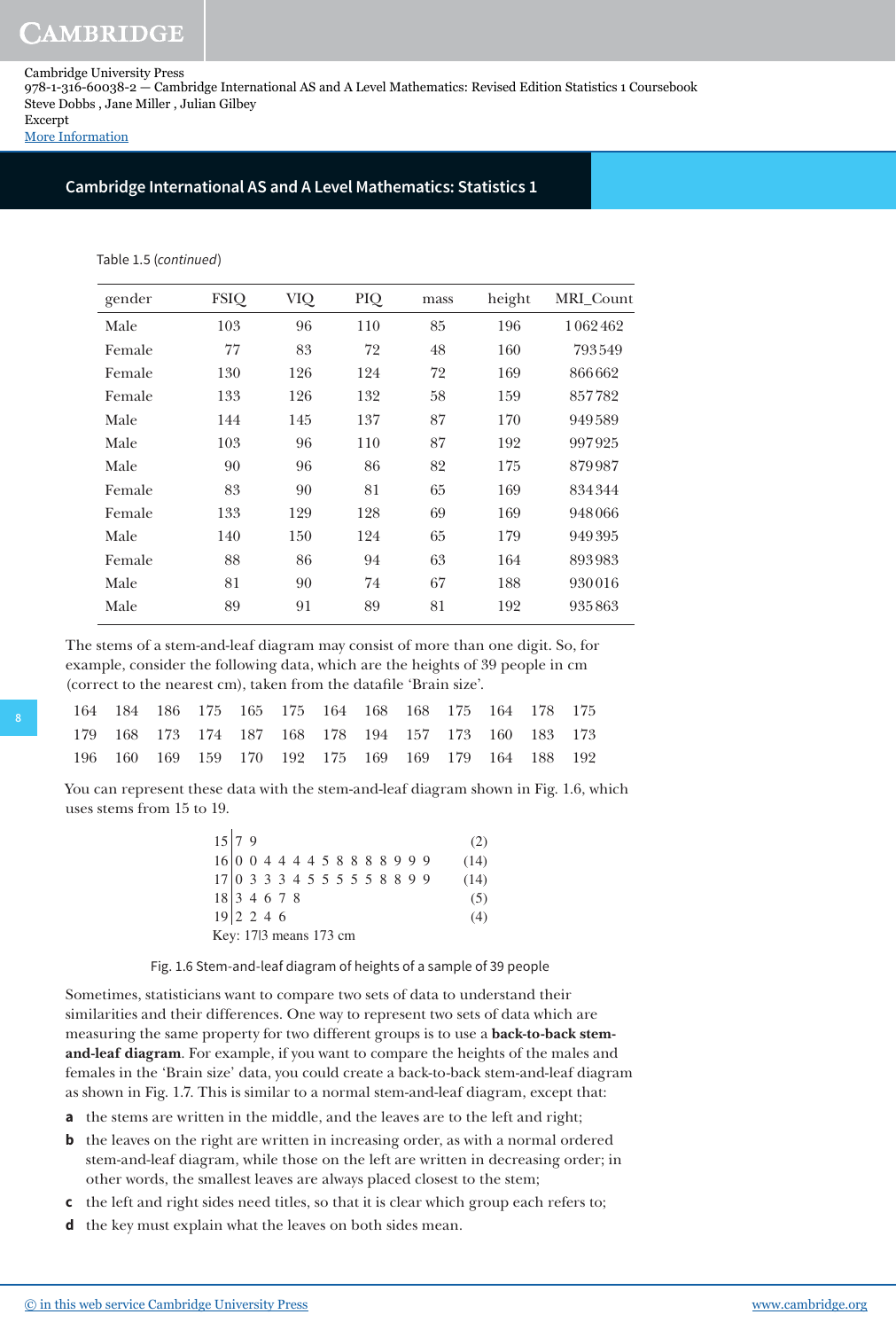# **Chapter 1: Representation of data**

|     | Males                  |    | Females           |         |  |  |  |
|-----|------------------------|----|-------------------|---------|--|--|--|
| (0) |                        |    | 79                |         |  |  |  |
| (1) |                        | 16 | 0044445888999(13) |         |  |  |  |
| (9) | 988555530   17   33459 |    |                   | $\circ$ |  |  |  |
| (5) | 87643                  | 18 |                   | (0)     |  |  |  |
| (4) | 6422                   | 19 |                   |         |  |  |  |

Key: 3 | 17 | 5 means 173 cm for the Males and 175 cm for the Females

Fig. 1.7 Back-to-back stem-and-leaf diagram of heights of a sample of 39 people

Note that a back-to-back stem-and-leaf diagram only makes sense when comparing the same sort of data about two different groups.

## **Exercise 1A**

In this exercise, if you are asked to construct a stem-and-leaf diagram you should give an ordered one.

 **1** The following stem-and-leaf diagram illustrates the lengths, in cm, of a sample of 15 leaves fallen from a tree. The values are given correct to 1 decimal place.

| $4 \begin{array}{c} 4 \overline{\smash)3} \\ 5 \overline{\smash)4} \\ 6 \overline{\smash)3} \\ 7 \overline{\smash)6} \\ 6 \overline{\smash)1} \\ 2 \overline{\smash)4} \\ 6 \overline{\smash)1} \\ 6 \overline{\smash)1} \\ 6 \overline{\smash)1} \\ 6 \overline{\smash)1} \\ 6 \overline{\smash)1} \\ 6 \overline{\smash)1} \\ 6 \overline{\smash)1} \\ 6 \overline{\smash)1} \\ 6 \overline{\smash)1} \\ 6 \overline{\smash)1} \\ 6 \overline{\smash)1} \\ 6 \overline{\smash$ |  |  |                       |  | (1) |
|----------------------------------------------------------------------------------------------------------------------------------------------------------------------------------------------------------------------------------------------------------------------------------------------------------------------------------------------------------------------------------------------------------------------------------------------------------------------------------|--|--|-----------------------|--|-----|
|                                                                                                                                                                                                                                                                                                                                                                                                                                                                                  |  |  |                       |  | (5) |
|                                                                                                                                                                                                                                                                                                                                                                                                                                                                                  |  |  |                       |  | (4) |
|                                                                                                                                                                                                                                                                                                                                                                                                                                                                                  |  |  |                       |  | (3) |
| $\begin{array}{c c} 8 & 9 & 3 & 2 \end{array}$                                                                                                                                                                                                                                                                                                                                                                                                                                   |  |  |                       |  | (0) |
|                                                                                                                                                                                                                                                                                                                                                                                                                                                                                  |  |  |                       |  | (2) |
|                                                                                                                                                                                                                                                                                                                                                                                                                                                                                  |  |  | Key: 716 means 7.6 cm |  |     |

- **a** Write the data in full, and in increasing order of size.
- **b** State whether the variable is (i) qualitative or quantitative, (ii) discrete or continuous.
- **2** Construct stem-and-leaf diagrams for the following data sets.
	- **a** The speeds, in kilometres per hour, of 20 cars, measured on a city street. 41 15 4 27 21 32 43 37 18 25 29 34 28 30 25 52 12 36 6 25
	- **b** The times taken, in hours (to the nearest tenth), to carry out repairs to 17 pieces of machinery.

0.9 1.0 2.1 4.2 0.7 l.1 0.9 1.8 0.9 1.2 2.3 1.6 2.l 0.3 0.8 2.7 0.4

 **3** Construct a stem-and-leaf diagram for the following ages (in completed years) of famous people with birthdays on June 14 and June 15, as reported in a national newspaper.

75 48 63 79 57 74 50 34 62 67 60 58 30 81 51 58 91 71 67 56 74 50 99 36 54 59 54 69 68 74 93 86 77 70 52 64 48 53 68 76 75 56

 **4** The tensile strength of 60 samples of rubber was measured and the results, in suitable units, were as follows.

|  |  | 174 160 141 153 161 159 163 186 179 167 154 145 156 159 171 |  |  |  |  |  |
|--|--|-------------------------------------------------------------|--|--|--|--|--|
|  |  | 156 142 169 160 171 188 151 162 164 172 181 152 178 151 177 |  |  |  |  |  |
|  |  | 180 186 168 169 171 168 157 166 181 171 183 176 155 161 182 |  |  |  |  |  |
|  |  | 160 182 173 189 181 175 165 177 184 161 170 167 180 137 143 |  |  |  |  |  |